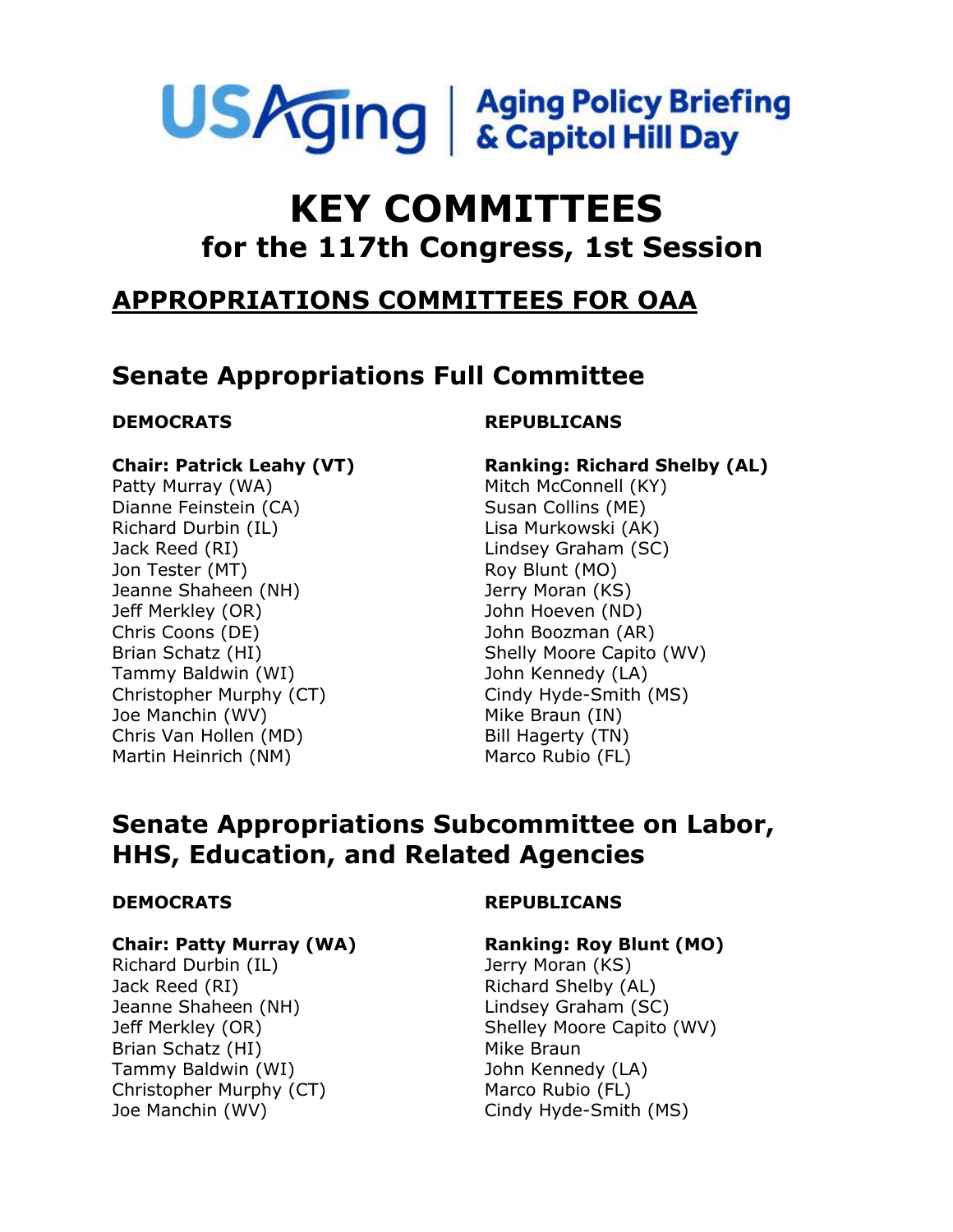## **House Appropriations Full Committee**

### **Chair: Rosa L. DeLauro (CT)**

Marcy Kaptur (OH) David Price (NC) Lucille Roybal-Allard (CA) Sanford Bishop, Jr. (GA) Barbara Lee (CA) Betty McCollum (MN) Tim Ryan (OH) C.A. Dutch Ruppersberger (MD) Debbie Wasserman Schultz (FL) Henry Cuellar (TX) Chellie Pingree (ME) Mike Quigley (IL) Derek Kilmer (WA) Matt Cartwright (PA) Grace Meng (NY) Mark Pocan (WI) Katherine Clark (MA) Pete Aguilar (CA) Lois Frankel (FL) Cheri Bustos (IL) Bonnie Watson Coleman (NJ) Brenda Lawrence (MI) Norma Torres (CA) Charlie Crist (FL) Ann Kirkpatrick (AZ) Ed Case (HI) Adriano Espaillat (NY) Josh Harder (CA) Jennifer Wexton (VA) David Trone (MD) Lauren Underwood (IL) Susie Lee (NV)

### **DEMOCRATS REPUBLICANS**

#### **Ranking: Kay Granger (TX)**

Harold Rogers (KY) Robert Aderholt (AL) Mike Simpson (ID) John Carter (TX) Ken Calvert (CA) Tom Cole (OK) Mario Diaz-Balart (FL) Steve Womack (AR) Charles "Chuck" Fleischmann (TN) Jaime Herrera Beutler (WA) David Joyce (OH) Andy Harris (MD) Mark Amodei (NV) Chris Stewart (UT) Steven Palazzo (MS) David Valadao (CA) Dan Newhouse (WA) John Moolenaar (MI) John Rutherford (FL) Ben Cline (VA) Guy Reschenthaler (PA) Mike Garcia (CA) Ashley Hinson (IA) Tony Gonzales (TX)

## **House Appropriations Subcommittee on Labor, HHS, Education, and Related Agencies**

#### **Chair: Rosa DeLauro (CT) Ranking: Tom Cole (OK)**

Lucille Roybal-Allard (CA) Andy Harris (MD) Barbara Lee (CA) Chuck Fleishman (TN) Katharine Clark (MA) John Moolenaar (MI) Lois Frankel (FL) Cheri Bustos (IL)

### **DEMOCRATS REPUBLICANS**

Mark Pocan (WI) Jamie Herrera Beutler (WA) Ben Cline (VA)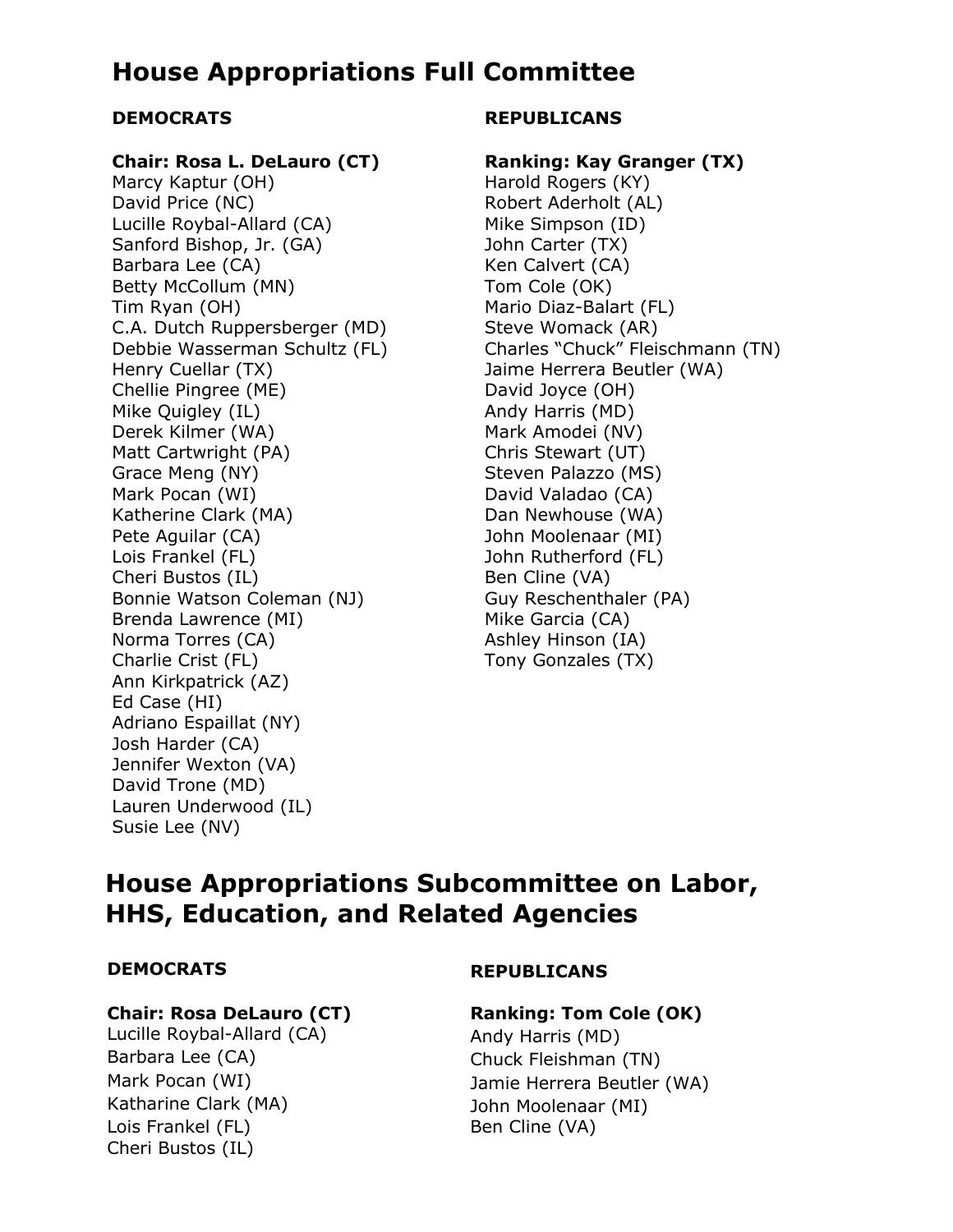Bonnie Watson Coleman (NJ) Brenda Lawrence (MI) Josh Harder (CA)

## **AUTHORIZING COMMITTEES FOR OAA**

## **Senate Health, Education, Labor & Pensions (HELP) Full Committee**

#### **DEMOCRATS**

## **REPUBLICANS**

#### **Chair: Patty Murray (WA)**

Bernie Sanders (I-VT) Bob Casey (PA) Tammy Baldwin (WI) Christopher Murphy (CT) Tim Kaine (VA) Maggie Hassan (NH) Tina Smith (MN) Jacky Rosen (NV) Ben Ray Lujan (NM) John Hickenlooper (CO)

### **Ranking: Richard Burr (NC)**

Rand Paul (KY) Susan Collins (ME) Bill Cassidy (LA) Lisa Murkowski (AK) Mike Braun (IN) Roger Marshall (KS) Tim Scott (SC) Mitt Romney (UT) Tommy Tuberville (AL) Jerry Moran (KS)

## **Senate HELP Subcommittee on Primary Health and Retirement Security**

### **DEMOCRATS**

### **REPUBLICANS**

### **Chair: Bernie Sanders (I-VT)**

Bob Casey (PA) Tammy Baldwin (WI) Chris Murphy (CT) Tim Kaine (VA) Maggie Hassan (NH) Jacky Rosen (VA) Ben Ray Lujan (NM) Patty Murray (WA)

**Ranking: Susan Collins (ME)**

Rand Paul (KY) Lisa Murkowski (AK) Roger Marshall (KS) Tim Scott (SC) Jerry Moran (KS) Bill Cassidy (LA) Mike Braun (IN) Richard Burr (NC)

## **House Full Committee on Education & Labor**

### **DEMOCRATS**

#### **Chair: Bobby Scott (VA)**

Raúl Grijalva (AZ) Joe Courtney (CT) Gregorio Sablan (NMI)

#### **REPUBLICANS**

**Ranking: Virginia Foxx (NC)** Joe Wilson (SC) Glenn Thompson (PA) Tim Walberg (MI)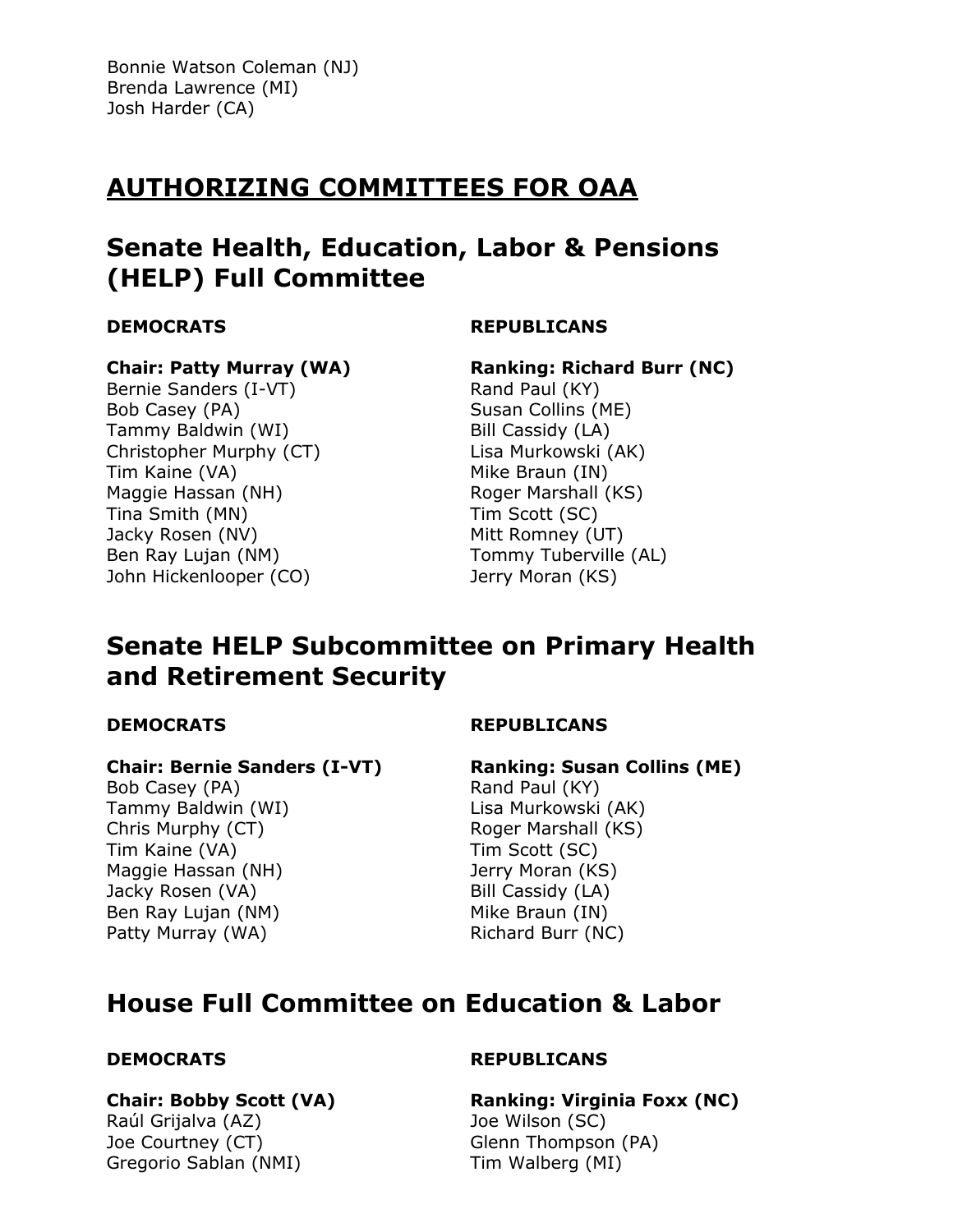Frederica Wilson (FL) Suzanne Bonamici (OR) Mark Takano (CA) Alma Adams (NC) Mark DeSaulnier (CA) Donald Norcross (NJ) Pramila Jayapal (WA) Joseph Morelle (NY) Susan Wild (PA) Lucy McBath (GA) Jahana Hayes (CT) Andy Levin, (MI) Ilhan Omar (MN) Haley Stevens (MI) Teresa Fernandez (NM) Mondaire Jones (NY) Kathy Manning (NC) Frank Mrvan (IN) Vice Chair, Jamaal Bowman (NY) Mark Pocan (WI) Joaquin Castro (TX) Mikie Sherrill (NJ) Adriano Espaillat (NY) Kweisi Mfume (MD) Sheila Cherfilus-McCormick (FL)

Glenn Grothman (WI) Elise Stefanik (NY) Rick Allen (GA) Jim Banks (IN) James Comer (KY) Russ Fulcher (ID) Fred Keller (PA) Mariannette Miller-Meeks (IA) Burgess Owens (UT) Bob Good (VA) Lisa McClain (MI) Diana Harshbarger (TN) Mary Miller (IL) Victoria Spartz (IN) Scott Fitzgerald (WI) Madison Cawthorn (NC) Michelle Steel (CA) Julia Letlow (LA) Chris Jacobs (NY)

## **House Education & Labor Subcommittee on Civil Rights and Human Services**

### **DEMOCRATS**

### **REPUBLICANS**

### **Chair: Suzanne Bonamici (OR)**

Alma Adams (NC) Jahana Hayes (CT) Teresa Fernandez (NM) Frank Mrvan (IN) Jamaal Bowman (NY) Kweisi Mfume (MD)

### **Ranking: Russ Fulcher (ID)**

Glenn Thompson (PA) Lisa McClain (MI) Victoria Spartz (IN) Scott Fitzgerald (WI)

## **OTHER**

## **Senate Special Committee on Aging**

### **Ranking: Bob Casey (PA) Chair: Tim Scott (SC)**

 Kirsten Gillibrand (NY) Richard Blumenthal (CT) Elizabeth Warren (MA)

### **DEMOCRATS REPUBLICANS**

## Susan Collins (ME) Richard Burr (NC) Marco Rubio (FL)